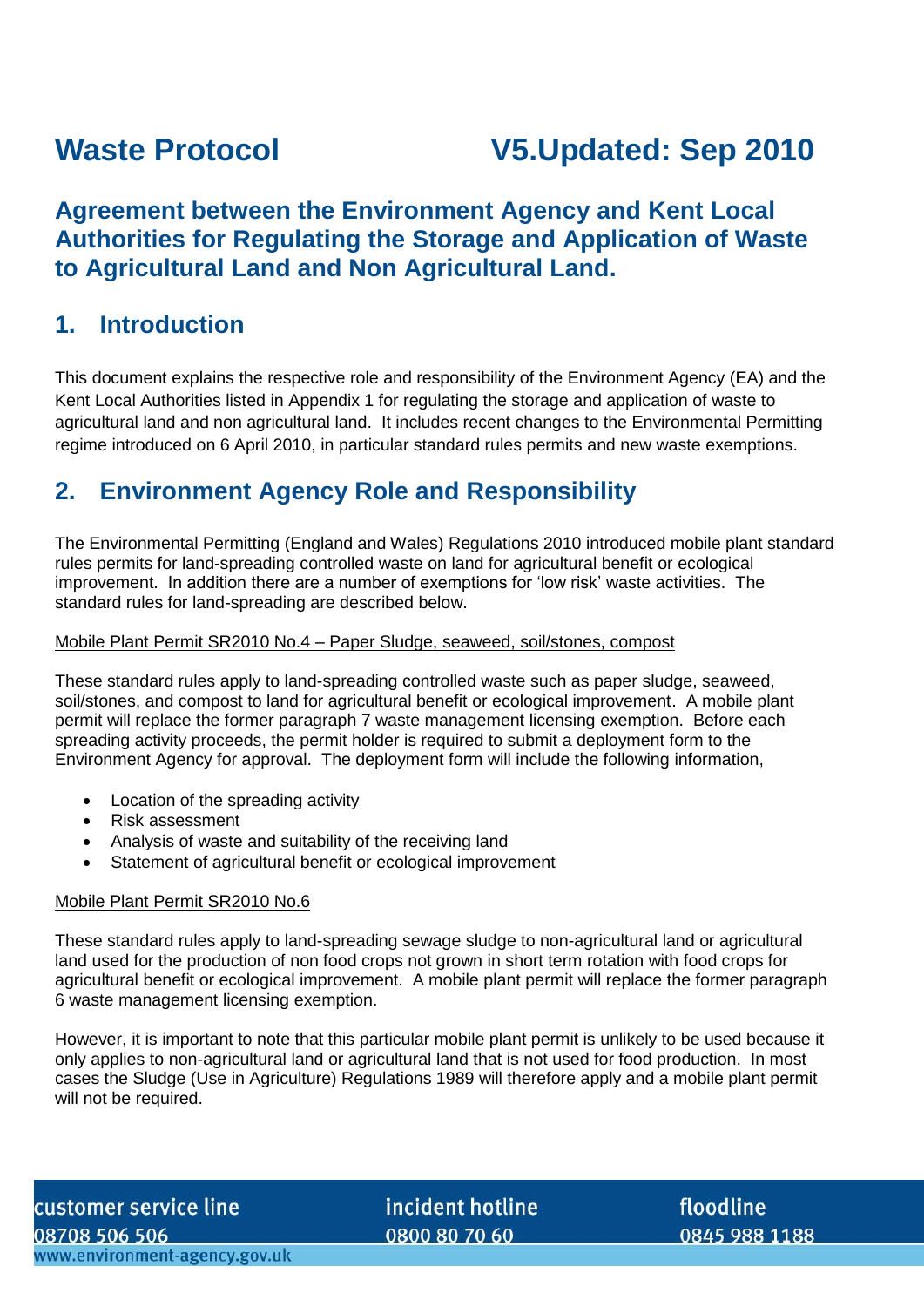Before each spreading activity proceeds, the permit holder is required to submit a deployment form to the Environment Agency for approval.

#### New Waste Exemptions

The following new waste exemptions should be noted as they are relevant to this protocol.

(a) Storage of Sewage Sludge (S3)

This exemption replaces the former paragraph 8 waste management licensing exemption. It allows storage of sewage sludge at a place where it will be used in accordance with the Sludge (Use in Agriculture) Regulations 1989. This exemption allows the storage of up to 1250 tonnes of sludge at any one time and for a maximum period of 12 months prior to use.

(b) Spreading Waste on Agricultural Land to Confer Benefit (U10)

This exemption allows land-spreading of a limited range of wastes in small quantities on agricultural land to improve or maintain the physical, chemical and biological properties of the soil. The types of waste include,

- Chalk (50 tonnes per hectare)
- Milk from agricultural premises (50 tonnes per hectare)
- Dredging spoil (150 tonnes per hectare)
- Compost from a T23 or T26 exemption only (50 tonnes per hectare)
- (c) Spreading Waste on Non Agricultural Land to Confer Benefit (U11)

This exemption allows land-spreading of a number of different wastes on non agricultural land for beneficial purposes to recover the waste instead of using manufactured fertilisers or virgin products.

Each of the new waste exemptions must comply with the specific conditions attached to the exemption. If any of the conditions are breached then the exemption will no longer apply and the activity will become an illegal waste operation. In such circumstances the Environment Agency will investigate and undertake appropriate enforcement action in accordance with the EA Enforcement and Prosecution Policy.

All new waste exemptions must also comply with the 'relevant objectives' of the Waste Framework Directive which state that waste must be disposed of without endangering human health and without using processes or methods which could harm the environment and in particular without,

- (i) Risk to water, air, soil, plants or animals, or
- (ii) Causing nuisance through noise or odours, or
- (iii) Adversely affecting the countryside or places of special interest.

In the event that any exempt waste activity breaches the relevant objectives the EA may de-register the activity and undertake appropriate enforcement action in accordance with the EA Enforcement and Prosecution Policy. The EA may seek assistance from the relevant Local Authority officer to determine whether or not the exempt waste activity is causing a nuisance through noise or odours.

incident hotline 0800 80 70 60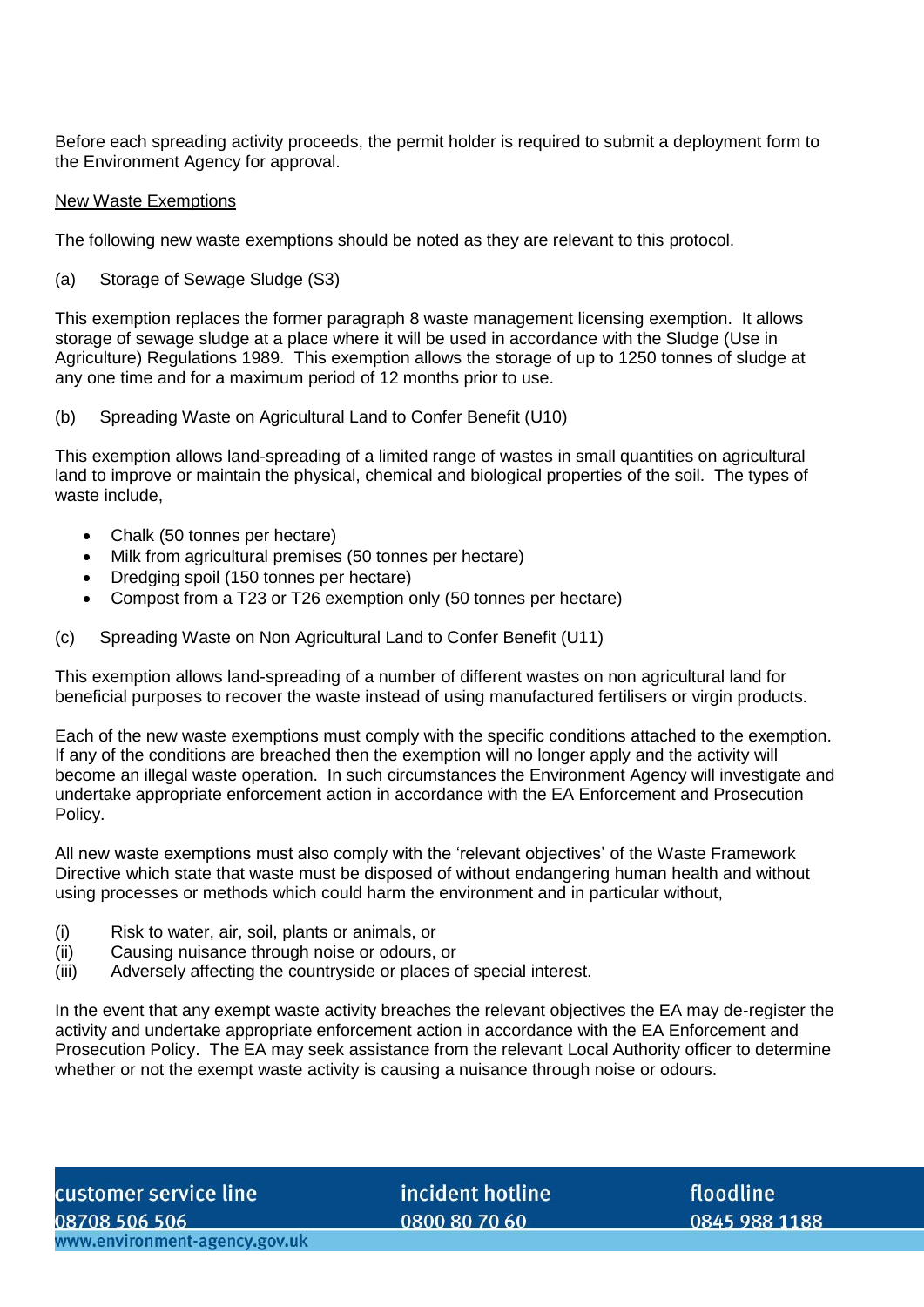#### Farm Manures

A legal judgement handed down by the European Court of Justice has stated that livestock effluent is not waste when it is,

- Used as a soil fertiliser
- Spread lawfully e.g. does not cause pollution
- Spread on clearly identified parcels of land, and
- No more than is required is stored prior to spreading

Although the phrase used in the judgement is 'livestock effluent', in the UK this is taken to include farm manures as we traditionally use litter and bedding as well as slurry systems. It also includes uncontaminated lairage effluent from abattoirs and livestock markets.

The EA also considers that stable manure is not waste when stored and used in accordance with the ECJ judgement. This applies whether or not the stable manure is derived from a local source e.g. livery yard, police and racing stables.

This means that land-spreading of farm manures do not normally require an environmental permit or waste exemption.

# **3. Local Authority Role and Responsibility**

#### **Storage and Spreading of Farm Manures**

The local authority role and responsibility will include investigation of potential nuisance from odour and flies.

Note that the Environment Agency will continue to retain enforcement responsibility for any water quality incidents relating to the activity and in the case of poultry manure will ensure that field storage within a Nitrate Vulnerable Zone complies with relevant regulations.

#### **Storage and Spreading of Sewage Sludge for use in accordance with the Sludge (Use in Agriculture) Regulations 1989**

The local authority role and responsibility will include investigation of potential nuisance from odour, and flies.

Note that the Environment Agency will continue to retain enforcement responsibility for any water quality incidents relating to the activity and ensure that field storage (S3 waste exemption) of sewage sludge complies with the relevant objectives.

incident hotline 0800 80 70 60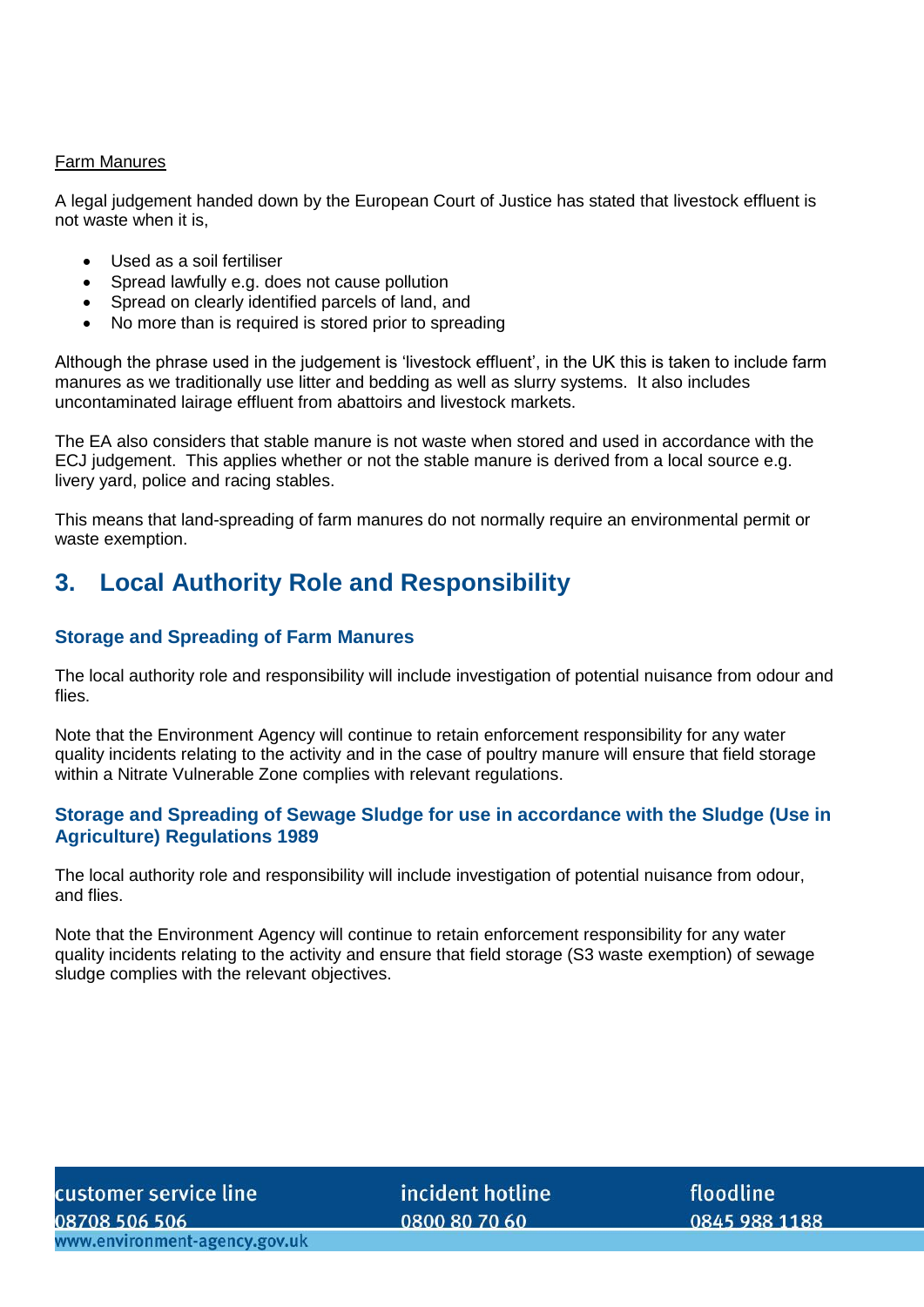# **4. Response to Complaints**

#### **Incident Notification**

When a complaint has been received by either the Environment Agency or local authority it will be necessary to establish from the outset which organisation is responsible for investigating the complaint. Where appropriate, early discussion may be required between the relevant EA and LA officer(s) to agree which officer is responsible for the investigation. Once this has been agreed any further complaints should then be directed to the lead officer (refer to Appendix 1 for contact details).

If the type of waste is known and covered by an environmental permit or waste exemption then the EA will be the lead authority and the relevant LA may provide support for assessing potential statutory nuisance from noise or odour.

If the type of waste is unknown, the relevant EA and LA officer(s) will discuss and agree which organisation will initially act as lead authority, based upon the information currently available.

The relevant EA or LA officer will then respond to the incident within the time-scale and enforcement policy set out for the incident by that organisation.

#### **Press Releases**

If a press release is required, a copy shall be provided by the lead authority to the other organisation at least one working day prior to its release.

#### **Enforcement**

If necessary each organisation will furnish the other with supporting documentation (including witness statements and exhibits) to facilitate the success of any proposed enforcement action(s).

customer service line 08708 506 506 www.environment-agency.gov.uk

incident hotline 0800 80 70 60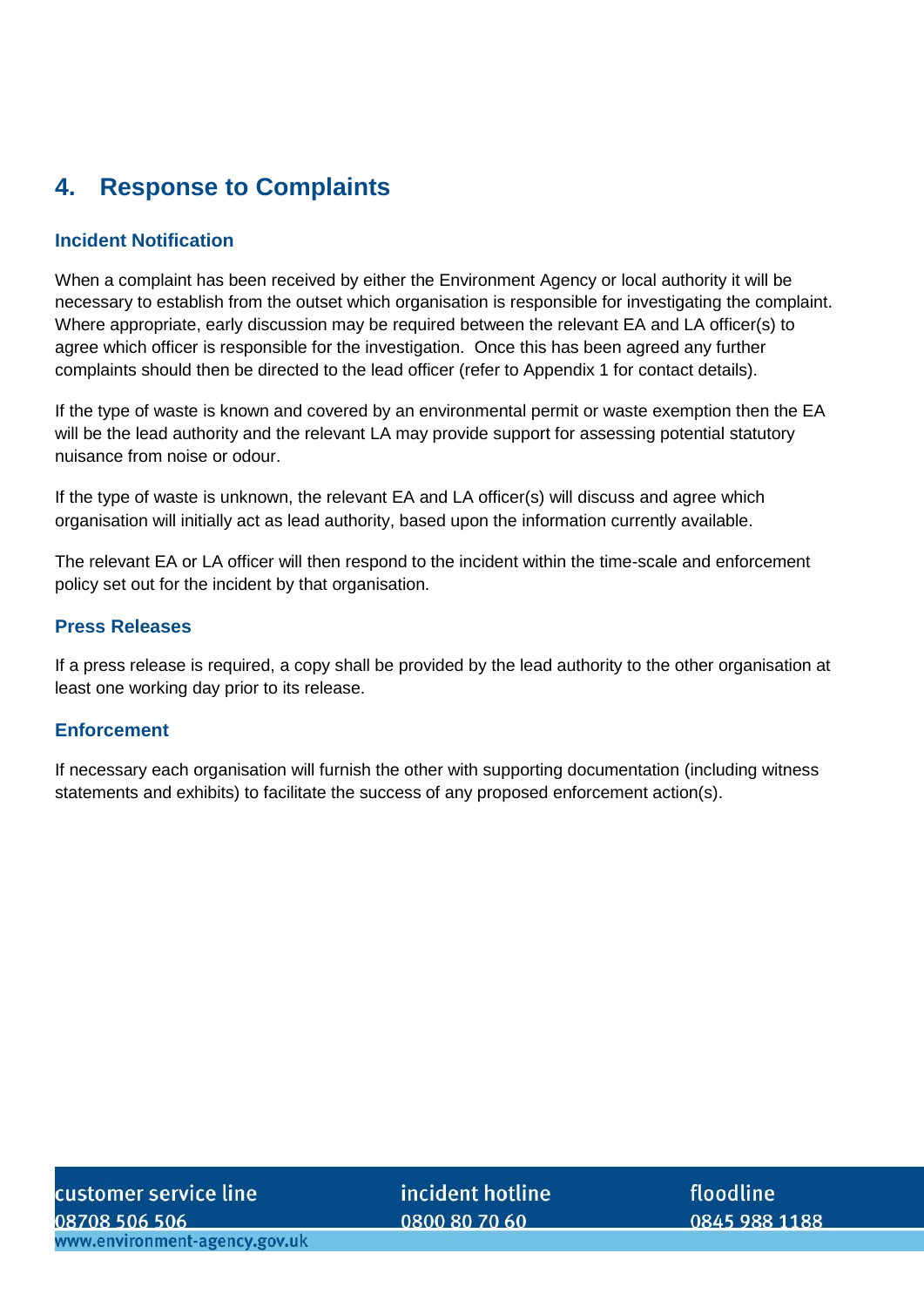| <b>Appendix 1</b>                  |                                         |                   |                                           |
|------------------------------------|-----------------------------------------|-------------------|-------------------------------------------|
| <b>Local Authority</b>             | <b>Department</b>                       | <b>Tel Number</b> | <b>Email address</b>                      |
| Gravesham Borough Council          | <b>Regulatory Services</b>              | 01474 337334      | health.admin@gravesham.gov.uk             |
| <b>Dover District Council</b>      | <b>Environmental Health</b>             | 01304 872428      | envhealth@dover.gov.uk                    |
| Swale Borough Council              | <b>Customer Services</b>                | 01795 417850      | csc@swale.gov.uk                          |
| <b>Shepway District Council</b>    | <b>Environmental Health</b>             | 01303 858660      | environmental.health@shepway.gov.uk       |
| <b>Canterbury City Council</b>     | <b>Environmental Protection Section</b> | 01227 862202      | pollution@canterbury.gov.uk               |
| Ashford Borough Council            | <b>Environmental Health</b>             | 01233 331111      | envhealth@ashford.gov.uk                  |
| Dartford Borough Council           | <b>Customer Services</b>                | 01322 343374      | customer.services@dartford.gov.uk         |
| Tunbridge Wells Borough<br>Council | <b>Environmental Protection</b>         | 01892 526121      | envprotection@tunbridgewells.gov.uk       |
| Medway Council                     | <b>Environmental Health</b>             | 01634 331792      | environmental.protection@medway.gov.uk    |
|                                    |                                         |                   |                                           |
| <b>Thanet District Council</b>     | <b>Environmental Services Dept</b>      | 01843 577274      | environmental.health@thanet.gov.uk        |
| <b>Sevenoaks District Council</b>  | <b>Environmental Health</b>             | 01732 227000      | environmental.protection@sevenoaks.gov.uk |
| Maidstone Borough Council          | <b>Customer Services</b>                | 01622 602202      | customerservices@maidstone.gov.uk         |
| <b>Rother District Council</b>     | <b>Environmental Health</b>             | 01424 787550      | envhealth@rother.gov.uk                   |

| customer service line         | incident hotline | floodline     |
|-------------------------------|------------------|---------------|
| 08708 506 506                 | 0800 80 70 60    | 0845 988 1188 |
| www.environment-agency.gov.uk |                  |               |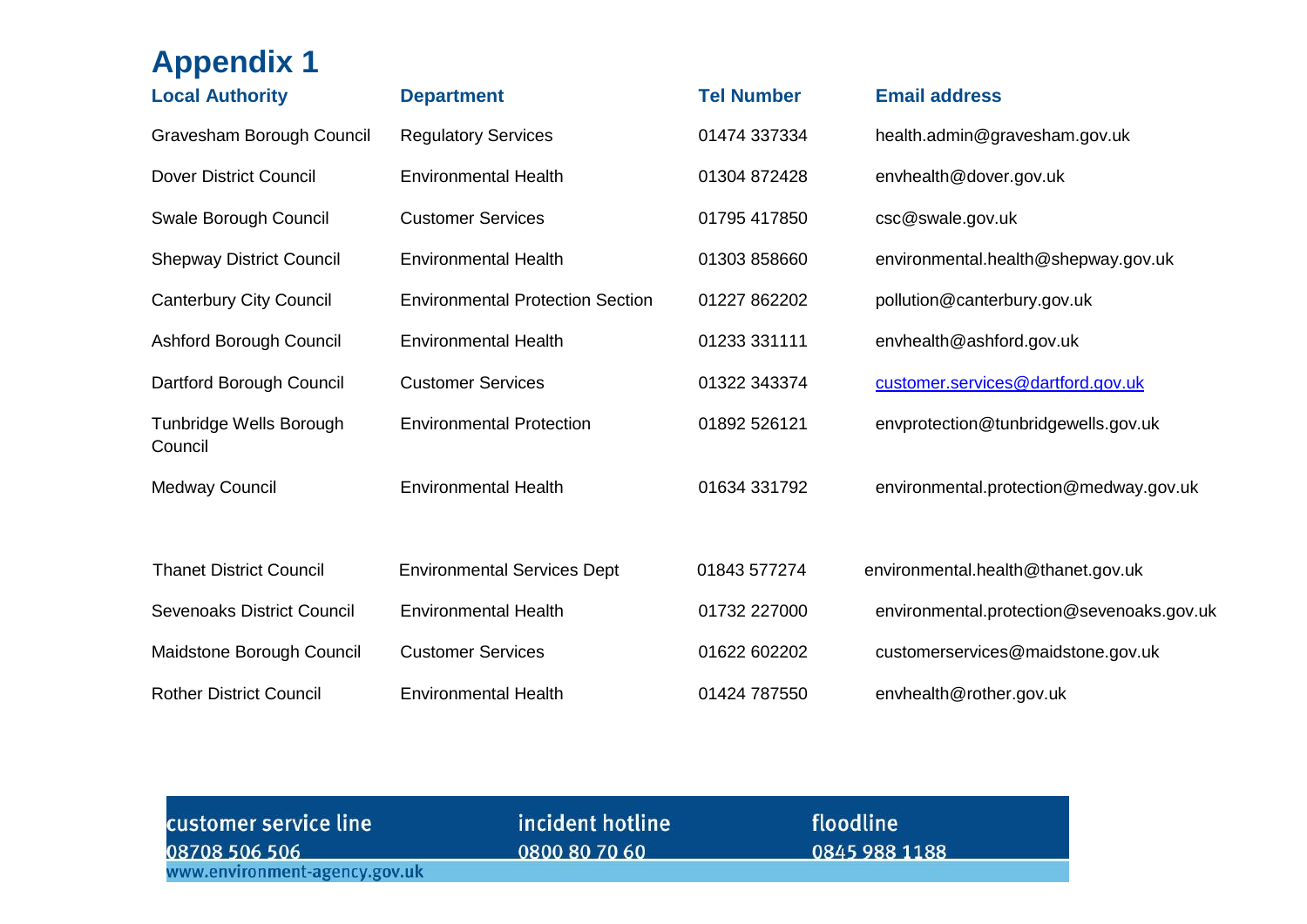| <b>Environment Agency</b>          | <b>Incident Communication</b><br><b>Service</b> | 0800 807060  | <b>Incident_Communication_Service@envir</b><br>onment-agency.gov.uk |
|------------------------------------|-------------------------------------------------|--------------|---------------------------------------------------------------------|
| <b>Mid Sussex District Council</b> | <b>Environmental Health</b>                     | 01444 477292 | pollution@midsussex.gov.uk                                          |
| Tonbridge & Malling BC             | <b>Environmental Protection</b>                 | 01732 876184 | environmental.protection@tmbc.gov.uk                                |
| <b>Tandridge District Council</b>  | <b>Environmental Health</b>                     | 01883 722000 | eh@tandridge.gov.uk                                                 |
| Wealden Borough Council            | <b>Environmental Health</b>                     | 01323 443555 | environmentalprotection@wealden.gov.uk                              |

| customer service line         | incident hotline | floodline     |  |
|-------------------------------|------------------|---------------|--|
| 08708 506 506                 | 0800 80 70 60    | 0845 988 1188 |  |
| www.environment-agency.gov.uk |                  |               |  |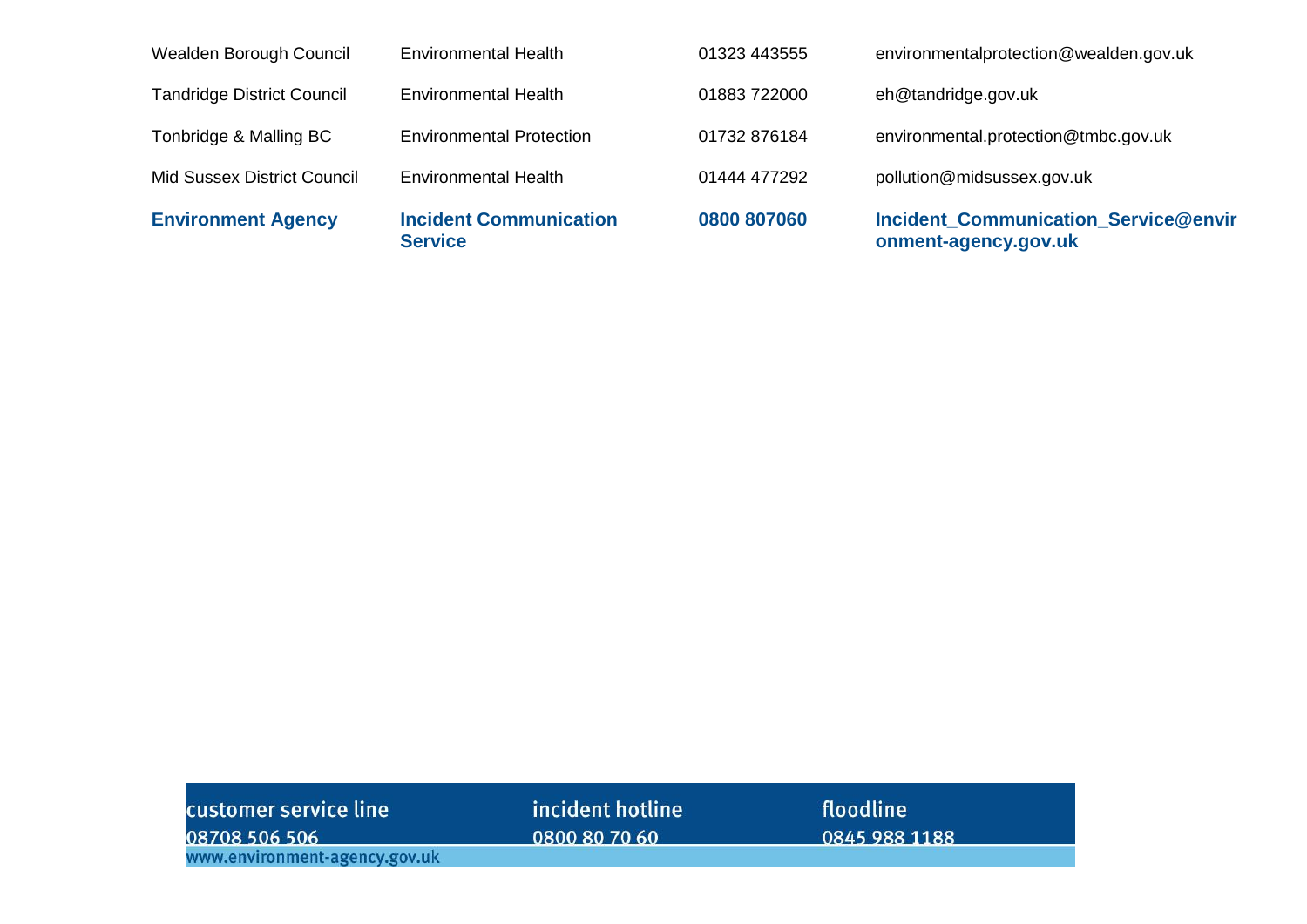# **Annex A**

# **Duties and Powers of the Environment Agency**

A1.1 The EA's powers in relation to water pollution are principally set out in Part III of the Water Resources Act 1991 (with some relatively minor modifications included in the Environment Act 1995).

A1.2 In general these powers make it an offence to 'cause or knowingly permit any poisonous, noxious or polluting matter or any solid waste to enter any controlled waters'.

A1.3 'Controlled waters' are defined in Section 104 of the Water Resources Act 1991 and include inland freshwaters, coastal waters and relevant territorial waters.

A1.4 More specifically, Section 104 defines 'relevant territorial waters' as the waters which extend seaward for three miles from the baselines from which the breadth of the territorial sea adjacent to England and Wales is measured and 'coastal waters' as the waters which are within the areas which extend landward from those baselines as far as the limit of the highest tide or the freshwater limit of any watercourse together with the waters of any enclosed dock which adjoins waters in that area. England and Wales excludes the Isles of Scilly although the Act provides for the Secretary of State to extend the EA's powers to include them if deemed necessary.

A1.5 The EA has powers (Section 88 and Schedule 10) to control discharges made to controlled waters by applying conditions imposed through 'consents to discharge' (this also includes any discharge from land made through a pipeline which extends beyond 3 miles).

A1.6 The Water Resources Act 1991 provides that certain discharges (trade and sewage effluent) from vessels do not constitute an offence under Section 89 nor can the EA require such discharges to be subject to consent. However the discharge of other noxious, poisonous or polluting matter from vessels to controlled waters may constitute an offence.

A1.7 When any poisonous, noxious or polluting matter or any solid waste matter has entered or is likely to enter any controlled waters then S161 of the Water Resources Act 1991 (as amended by the Environment Act 1995) provides for the EA to undertake work to prevent or remedy pollution and to recover the costs of such operations from those responsible for the pollution. New powers in the Environment Act 1995 provide for the serving of notices requiring such works to be undertaken by those responsible for the pollution or threat of pollution.

A1.8 The EA is the competent authority in England and Wales for the implementation of certain aspects of EU legislation and those relevant to estuarine and coastal waters include EC Directive relating to the control of Dangerous Substances discharged to water (76/46.4/EEC), the Bathing Waters Directive (76/160/EEC) relating to the quality of bathing waters, the Shellfish Waters Directive (79/923/EEC) relating to the quality of shellfish waters and the Urban Wastewater Treatment Directive (91/271/EEC) relating to the quality of discharges of urban waste waters.

incident hotline 0800 80 70 60